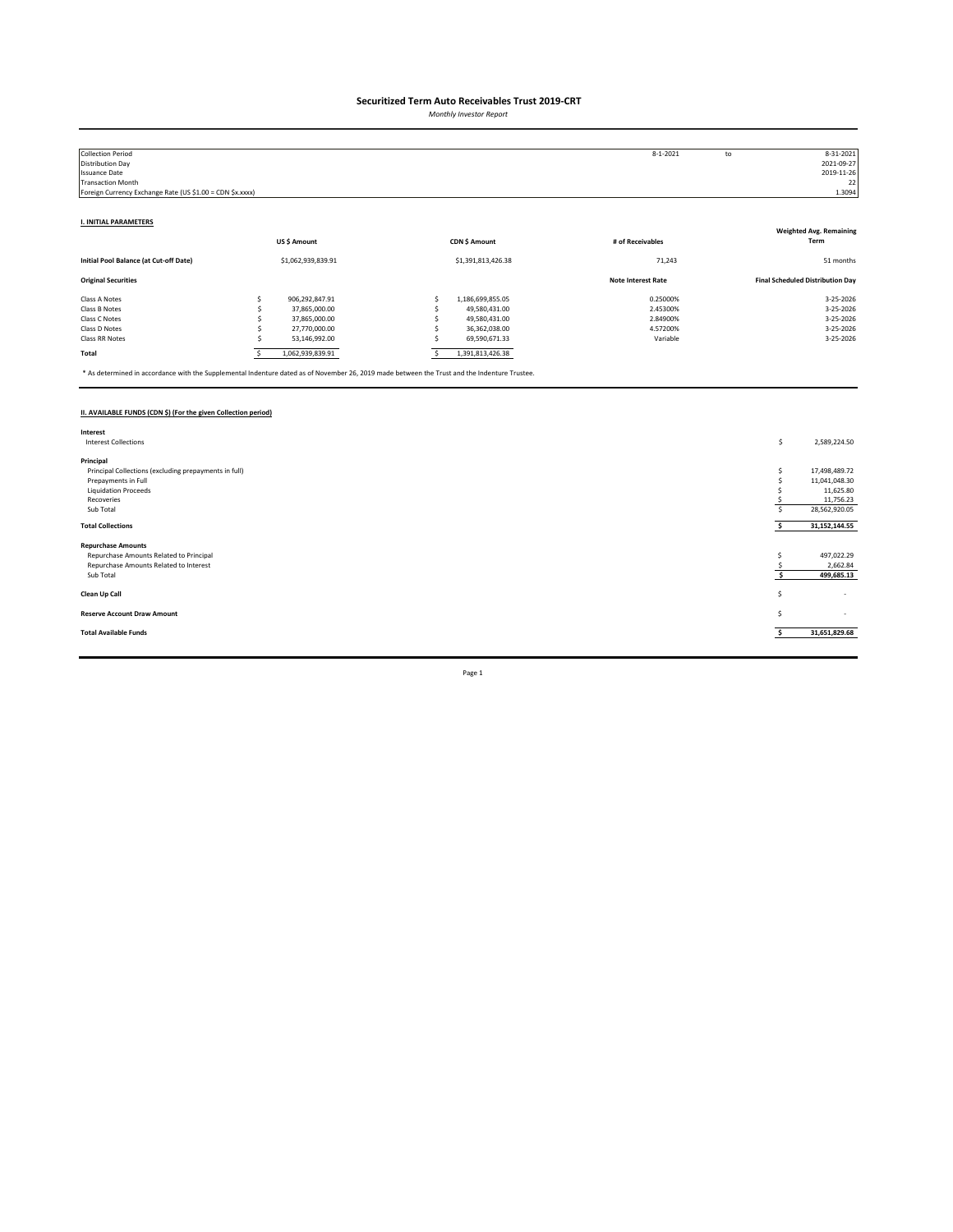*Monthly Investor Report*

| <b>Collection Period</b>                                  | 8-1-2021 | to | 8-31-2021  |
|-----------------------------------------------------------|----------|----|------------|
| <b>Distribution Day</b>                                   |          |    | 2021-09-27 |
| <b>Issuance Date</b>                                      |          |    | 2019-11-26 |
| <b>Transaction Month</b>                                  |          |    | 22         |
| Foreign Currency Exchange Rate (US \$1.00 = CDN \$x.xxxx) |          |    | 1.3094     |
|                                                           |          |    |            |

#### **III. DISTRIBUTIONS**

| <b>Distribution</b>                                                      |                         | <b>Class A-D Share</b><br>(CDN <sub>5</sub> )         |     | <b>Class RR Share</b><br>(CDN <sub>5</sub> )  |    | <b>Amount Payable</b><br>(CDN <sub>5</sub> ) |              | <b>Distributions</b><br>(CDN S)  |     | Shortfall<br>(CDN <sub>5</sub> ) |              | <b>Carryover Shortfall</b><br>(CDN <sub>5</sub> ) |               |              | <b>Remaining Available</b><br>Funds<br>(CDN <sub>5</sub> ) |
|--------------------------------------------------------------------------|-------------------------|-------------------------------------------------------|-----|-----------------------------------------------|----|----------------------------------------------|--------------|----------------------------------|-----|----------------------------------|--------------|---------------------------------------------------|---------------|--------------|------------------------------------------------------------|
| (1) Trustee Fees and Expenses                                            |                         |                                                       |     |                                               | Ś  |                                              | \$.          |                                  | \$. |                                  | Ś            |                                                   |               | \$.          | 31,651,829.68                                              |
| (2) Servicing Fee                                                        |                         |                                                       |     |                                               |    |                                              | Ś            |                                  | Ś   |                                  | <sup>s</sup> |                                                   |               | Ś            | 31,651,829.68                                              |
| (3) (i) Class A Fixed Rate Swap Payment <sup>(1)</sup>                   | Ś                       | 213.154.31 \$                                         |     | 11,218.65                                     | -Ś | 224,372.96 \$                                |              | 224,372.96 \$                    |     |                                  | <sup>s</sup> |                                                   |               | Ś            | 31,427,456.72                                              |
| First Priority Principal Payment <sup>(2)</sup><br>(ii)                  |                         |                                                       | Ś   | ٠                                             | Ś  |                                              | .s           |                                  | Ś   |                                  |              |                                                   |               | Ś            | 31,427,456.72                                              |
| (iii) Class B Fixed Rate Swap Payment <sup>(1)</sup>                     |                         | 8,905.61                                              | -S  | 468.72                                        | s. | 9,374.33 \$                                  |              | 9,374.33 \$                      |     |                                  |              |                                                   |               | Š.           | 31,418,082.39                                              |
| (iv) Second Priority Principal Payment <sup>(2)</sup>                    |                         | $\overline{\phantom{a}}$                              | Ś   | ٠                                             | Ŝ. |                                              | <sub>S</sub> | $\overline{\phantom{a}}$         | \$  |                                  |              |                                                   |               | Ś            | 31,418,082.39                                              |
| Class C Fixed Rate Swap Payment <sup>(1)</sup><br>(v)                    | S                       | 8,905.61                                              | - S | 468.72 \$                                     |    | 9,374.33 \$                                  |              | 9,374.33 \$                      |     |                                  |              |                                                   |               | Š.           | 31,408,708.06                                              |
| (vi) Third Priority Principal Payment <sup>(2)</sup>                     | Ś                       | 14,138,487.26                                         | - S | 744,130.91 \$                                 |    | 14,882,618.17 \$                             |              | 14,882,618.17 \$                 |     |                                  |              |                                                   |               | Š.           | 16,526,089.89                                              |
| (vii) Class D Fixed Rate Swap Payment <sup>(1)</sup>                     | Ś                       | $6,531.33$ \$                                         |     | 343.75 \$                                     |    | 6,875.08 \$                                  |              | 6,875.08 \$                      |     |                                  |              |                                                   |               | Ś            | 16,519,214.81                                              |
| (viii) Regular Principal Payment <sup>(2)</sup>                          | Ś                       | 13,606,931.81 \$                                      |     | 716,154.31 \$                                 |    | 14,323,086.12 \$                             |              | 14,323,086.12 \$                 |     |                                  |              |                                                   |               | <sup>s</sup> | 2,196,128.69                                               |
| (9) Reserve Account replenishment                                        |                         |                                                       |     |                                               |    |                                              | Ś            |                                  |     |                                  | ¢            |                                                   |               | .s           | 2,196,128.69                                               |
| (10) Senior Swap Termination Payment, if any                             |                         |                                                       |     |                                               |    |                                              | Ś            |                                  | .S  |                                  |              |                                                   |               |              | 2,196,128.69                                               |
| (11) Subordinated Swap Termination Payment                               |                         |                                                       |     |                                               |    |                                              |              |                                  |     |                                  |              |                                                   |               |              | 2,196,128.69                                               |
| (12) Additional Trustee Fees and Expenses                                |                         |                                                       |     |                                               |    |                                              |              |                                  |     |                                  |              |                                                   |               |              | 2,196,128.70                                               |
| (13) Other Expenses <sup>(3)</sup>                                       |                         |                                                       |     |                                               |    | 316.79                                       | - S          | 316.79 \$                        |     |                                  |              |                                                   |               |              | 2,195,811.91                                               |
| (14) Share of Remaining Available Funds<br>Total                         | $\overline{\mathbf{s}}$ | 2.086.021.32 \$<br>30,068,937.25                      | - S | 109,790.60 \$<br>1,582,575.64                 | s. | 2,195,811.91 \$<br>31,651,829.68             | - Ś          | 2,195,811.91<br>31,651,829.68 \$ |     | N/A<br>$\sim$                    | \$.          |                                                   | N/A<br>$\sim$ | .S<br>\$.    | $\sim$                                                     |
| <b>Total Principal Payments</b>                                          |                         | <b>Class A-D Share</b><br>(CDN <sub>5</sub> )         |     | <b>Class RR Share</b><br>(CDN <sub>5</sub> )  |    |                                              |              |                                  |     |                                  |              |                                                   |               |              |                                                            |
| First Priority Principal Payment <sup>(2)</sup>                          | Ś                       |                                                       | Š.  |                                               |    |                                              |              |                                  |     |                                  |              |                                                   |               |              |                                                            |
| Second Priority Principal Payment <sup>(2)</sup>                         |                         |                                                       | Ś   |                                               |    |                                              |              |                                  |     |                                  |              |                                                   |               |              |                                                            |
| Third Priority Principal Payment <sup>(2)</sup>                          |                         | 14,138,487.26                                         | -S  | 744,130.91                                    |    |                                              |              |                                  |     |                                  |              |                                                   |               |              |                                                            |
| Regular Principal Payment <sup>(2)</sup>                                 |                         | 13,606,931.81 \$                                      |     | 716,154.31                                    |    |                                              |              |                                  |     |                                  |              |                                                   |               |              |                                                            |
| Total                                                                    | Ś                       | 27,745,419.07 \$                                      |     | 1,460,285.21                                  |    |                                              |              |                                  |     |                                  |              |                                                   |               |              |                                                            |
| Amounts deposited by Swap Counterparty or<br><b>Administrative Agent</b> |                         | <b>Note Liquidation Account</b><br>(US <sub>5</sub> ) |     | <b>Class RR Account</b><br>(US <sub>5</sub> ) |    |                                              |              |                                  |     |                                  |              |                                                   |               |              |                                                            |
| <b>Total Amounts Deposited</b>                                           | \$                      | 21,362,266.11 \$                                      |     | 1,124,329.79                                  |    |                                              |              |                                  |     |                                  |              |                                                   |               |              |                                                            |
| Amounts to be distributed to Noteholders                                 |                         | (US <sub>5</sub> )                                    |     | (US S)                                        |    |                                              |              |                                  |     |                                  |              |                                                   |               |              |                                                            |
| Note Interest <sup>(4)</sup>                                             | Ś                       | 172,851.82 \$                                         |     | 9,097.46                                      |    |                                              |              |                                  |     |                                  |              |                                                   |               |              |                                                            |
| Principal Payment <sup>(5)</sup>                                         | S                       | 21,189,414.29 \$                                      |     | 1,115,232.33                                  |    |                                              |              |                                  |     |                                  |              |                                                   |               |              |                                                            |
| Total                                                                    | Š.                      | 21,362,266.11 \$                                      |     | 1,124,329.79                                  |    |                                              |              |                                  |     |                                  |              |                                                   |               |              |                                                            |
| Shortfall                                                                |                         |                                                       | Ś   |                                               |    |                                              |              |                                  |     |                                  |              |                                                   |               |              |                                                            |
| <b>Carryover shortfall</b>                                               |                         | $\overline{\phantom{a}}$                              |     |                                               |    |                                              |              |                                  |     |                                  |              |                                                   |               |              |                                                            |

<sup>(1)</sup> US \$ amount to pay interest on the Notes is obtained through Swap Agreement or by conversion of CDN \$ by the Administrative Agent if a Swap Termination Event has occurred and deposited to the Note Liquidation Account <sup>(2)</sup> US \$ amount to pay principal on the Notes is obtained through Swap Agreement or by conversion of CDN \$ by the Administrative Agent if a Swap Termination Event has occurred and deposited to the Note Liquidation Accoun

(3) Inclusive of other trust expenses accrued since the Issuance date.

<sup>(4)</sup> Sequential by Class of Notes based on the Accrued Note Interest for the respective Class A-D. Class RR amounts are calculated based on Class RR proportion as defined in the Offering Memorandum, as applicable.

<sup>P)</sup> For Class A-D paid pro rata by Class based on the respective Target Principal Allocation unless and until the occurrence of a Sequential Principal Payment Trigger Event, after which principal would be paid sequentiall

### **IV. NOTEHOLDER PAYMENTS**

|                               | Noteholder Interest Payments |                      |                         | Noteholder Principal Payments |                                |  |                         | <b>Total Payment</b> |  |                         |  |
|-------------------------------|------------------------------|----------------------|-------------------------|-------------------------------|--------------------------------|--|-------------------------|----------------------|--|-------------------------|--|
|                               | Actual                       | Per \$1.000 Original |                         |                               | Per \$1,000 Original<br>Actual |  |                         | Actual               |  | Per \$1,000 Original    |  |
|                               |                              |                      | <b>Principal Amount</b> |                               |                                |  | <b>Principal Amount</b> |                      |  | <b>Principal Amount</b> |  |
| <b>US \$ Amounts</b>          |                              |                      |                         |                               |                                |  |                         |                      |  |                         |  |
| Class A Notes                 | 70.654.42 S                  |                      | 0.07796                 |                               | 19.017.578.37 \$               |  | 20.98392                | 19.088.232.79 \$     |  | 21.06188                |  |
| Class B Notes                 | 28.964.51 S                  |                      | 0.76494                 |                               | 794.556.20 \$                  |  | 20.98392                | 823.520.71 \$        |  | 21.74886                |  |
| Class C Notes                 | 33.640.40 \$                 |                      | 0.88843                 |                               | 794.556.20 \$                  |  | 20.98392                | 828.196.60 \$        |  | 21.87235                |  |
| Class D Notes                 | 39.592.49 S                  |                      | 1.42573                 |                               | 582.723.51 \$                  |  | 20.98392                | 622.316.00 \$        |  | 22.40965                |  |
| Class RR Notes <sup>(6)</sup> | 9.097.46 \$                  |                      | 0.17118                 |                               | 1,115,232.33 \$                |  | 20.98392                | 1,124,329.79         |  | 21.15510                |  |
| Total (US \$)                 | 181,949.28                   |                      |                         |                               | 22,304,646.62                  |  |                         | 22,486,595.90        |  |                         |  |

 $\frac{6}{6}$  Excludes Class RR Share of remaining Available Funds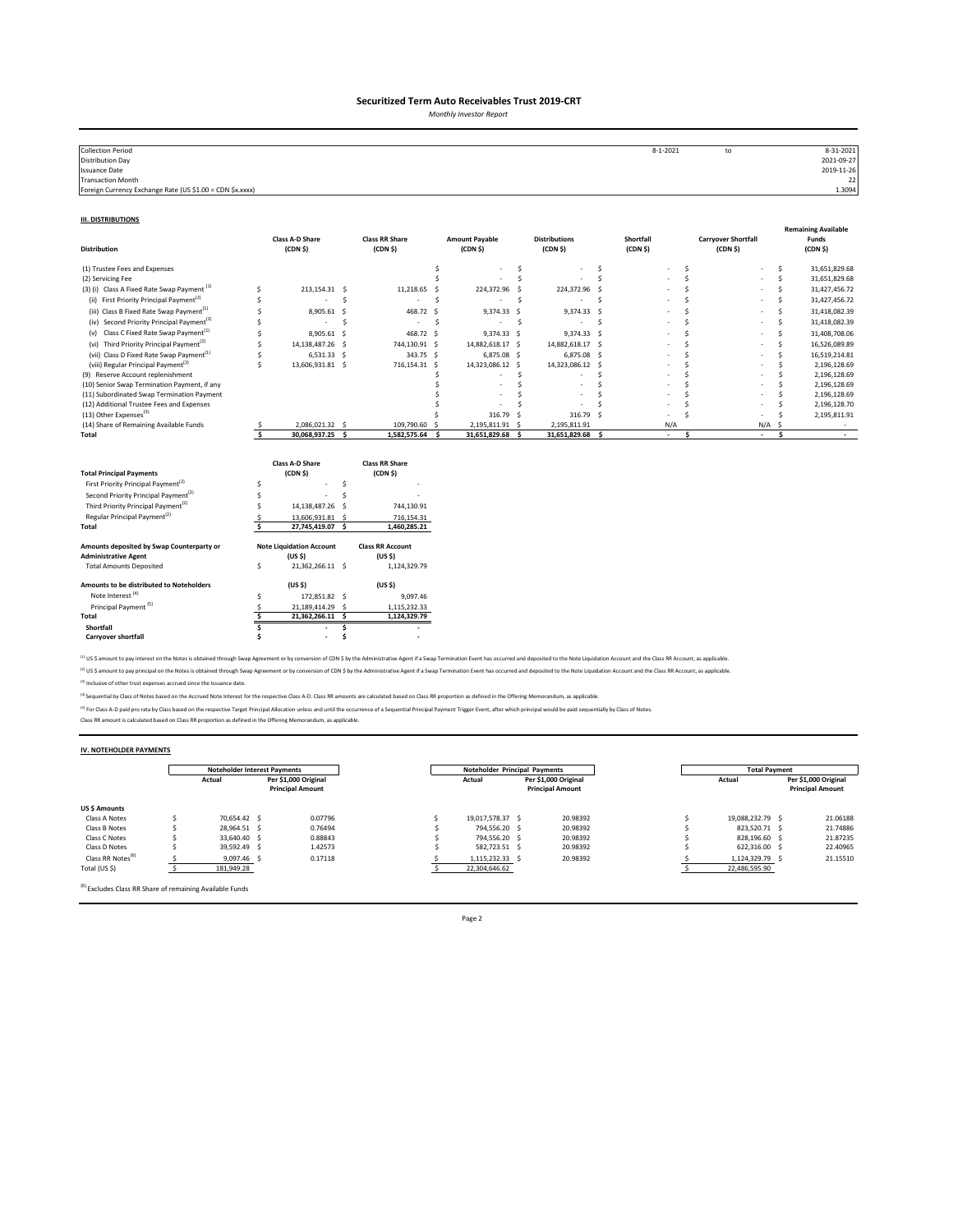*Monthly Investor Report*

| <b>Collection Period</b><br><b>Distribution Day</b><br><b>Issuance Date</b><br><b>Transaction Month</b><br>Foreign Currency Exchange Rate (US \$1.00 = CDN \$x.xxxx)                                               |                                                                                                                                                          |                                                                                                      |                                                                            |                                                                   | $8 - 1 - 2021$                                                                                                                                            | to                                                                                                   | 8-31-2021<br>2021-09-27<br>2019-11-26<br>22<br>1.3094                      |
|--------------------------------------------------------------------------------------------------------------------------------------------------------------------------------------------------------------------|----------------------------------------------------------------------------------------------------------------------------------------------------------|------------------------------------------------------------------------------------------------------|----------------------------------------------------------------------------|-------------------------------------------------------------------|-----------------------------------------------------------------------------------------------------------------------------------------------------------|------------------------------------------------------------------------------------------------------|----------------------------------------------------------------------------|
| <b>V. NOTES BALANCE</b>                                                                                                                                                                                            |                                                                                                                                                          |                                                                                                      |                                                                            |                                                                   |                                                                                                                                                           |                                                                                                      |                                                                            |
|                                                                                                                                                                                                                    |                                                                                                                                                          | <b>Beginning of Period</b>                                                                           |                                                                            |                                                                   |                                                                                                                                                           | <b>End of Period</b>                                                                                 |                                                                            |
| <b>Notes</b>                                                                                                                                                                                                       | Balance (US \$)                                                                                                                                          | Balance (CDN \$)                                                                                     | <b>Note Factor</b>                                                         |                                                                   | Balance (US \$)                                                                                                                                           | Balance (CDN \$)                                                                                     | <b>Note Factor</b>                                                         |
| Class A Notes<br>Class B Notes<br>Class C Notes<br>Class D Notes<br>Class RR Notes<br>Total                                                                                                                        | \$<br>339,141,193.76 \$<br>\$<br>14,169,350.82 \$<br>14,169,350.82 \$<br>Ś<br>\$<br>10,391,730.41 \$<br>19,887,980.31 \$<br>Ś<br>\$<br>397,759,606.11 \$ | 444,071,479.12<br>18,553,347.95<br>18,553,347.95<br>13,606,931.79<br>26,041,321.46<br>520,826,428.24 | 0.3742071<br>0.3742071<br>0.3742071<br>0.3742071<br>0.3742071<br>0.3742071 |                                                                   | \$<br>320,123,615.39 \$<br>\$<br>13,374,794.61 \$<br>\$<br>13,374,794.61 \$<br>\$<br>9,809,006.90 \$<br>18,772,747.98 \$<br>\$<br>\$<br>375,454,959.49 \$ | 419,169,862.00<br>17,512,956.06<br>17,512,956.06<br>12,843,913.62<br>24,581,036.25<br>491,620,723.96 | 0.3532232<br>0.3532232<br>0.3532232<br>0.3532232<br>0.3532232<br>0.3532232 |
| VI. POOL INFORMATION (CDN \$)                                                                                                                                                                                      |                                                                                                                                                          |                                                                                                      |                                                                            |                                                                   |                                                                                                                                                           |                                                                                                      |                                                                            |
| Pool Information                                                                                                                                                                                                   |                                                                                                                                                          |                                                                                                      |                                                                            | <b>Beginning of Period</b>                                        |                                                                                                                                                           |                                                                                                      | <b>End of Period</b>                                                       |
| Weighted average APR<br>Weighted average Remaining Term<br>Number of Receivables Outstanding<br>Pool Balance<br>Pool Factor                                                                                        |                                                                                                                                                          |                                                                                                      |                                                                            | 6.17%<br>34 Months<br>42,783<br>\$<br>520,826,428.24<br>0.3742071 |                                                                                                                                                           |                                                                                                      | 6.17%<br>33 Months<br>41,292<br>\$<br>491,620,723.96<br>0.3532232          |
| VII. RECONCILIATION OF RESERVE ACCOUNT (CDN \$)                                                                                                                                                                    |                                                                                                                                                          |                                                                                                      |                                                                            |                                                                   |                                                                                                                                                           |                                                                                                      |                                                                            |
| Beginning Reserve Account Balance (as of Closing)<br>Reserve Account Deposits Made<br>Reserve Account Draw Amount<br><b>Ending Reserve Account Balance</b>                                                         |                                                                                                                                                          |                                                                                                      |                                                                            |                                                                   |                                                                                                                                                           |                                                                                                      | \$<br>3,479,533.57<br>\$<br>\$<br>\$<br>3,479,533.57                       |
| <b>Specified Reserve Account Balance</b>                                                                                                                                                                           |                                                                                                                                                          |                                                                                                      |                                                                            |                                                                   |                                                                                                                                                           |                                                                                                      | \$<br>3,479,533.57                                                         |
| VIII. DELINQUENT RECEIVABLES (CDN \$)                                                                                                                                                                              |                                                                                                                                                          |                                                                                                      |                                                                            |                                                                   |                                                                                                                                                           |                                                                                                      |                                                                            |
| <b>Delinquent Receivables</b>                                                                                                                                                                                      |                                                                                                                                                          |                                                                                                      | # of Receivables                                                           |                                                                   | Amount                                                                                                                                                    |                                                                                                      | % of End of Period Pool<br>Balance                                         |
| 31 - 60 Days Delinquent<br>61 - 90 Days Delinquent<br>91 - 120 Days Delinquent<br>121 - 180 Days Delinquent<br>181+ Days Delinquent<br><b>Total Delinquent Receivables</b>                                         |                                                                                                                                                          |                                                                                                      | 78<br>39<br>32<br>25<br>74<br>248                                          |                                                                   | 972,652.99<br>\$<br>\$<br>461,727.87<br>\$<br>354,751.10<br>\$<br>289,749.06<br>1,007,157.23<br>$\mathsf{S}$<br>\$<br>3,086,038.25                        |                                                                                                      | 0.20%<br>0.09%<br>0.07%<br>0.06%<br>0.20%<br>0.63%                         |
| <b>Repossession Inventory</b>                                                                                                                                                                                      |                                                                                                                                                          |                                                                                                      | # of Receivables                                                           |                                                                   | Amount                                                                                                                                                    |                                                                                                      |                                                                            |
| <b>Beginning of Period Repossession Inventory</b><br>Repossessions in the Current Collection Period<br>Vehicles removed from Inventory in Current Collection Period<br><b>End of Period Repossession Inventory</b> |                                                                                                                                                          |                                                                                                      | 14<br>$11\,$<br>(8)<br>17                                                  |                                                                   | 315,112.52<br>\$<br>\$<br>188,750.41<br>(201, 380.10)<br>\$<br>\$<br>302,482.83                                                                           |                                                                                                      |                                                                            |
| Number of 61+ Delinquent Receivables                                                                                                                                                                               |                                                                                                                                                          |                                                                                                      |                                                                            |                                                                   |                                                                                                                                                           |                                                                                                      | % of End Of Period<br># Receivables                                        |
| <b>Current Collection Period</b><br><b>Preceding Collection Period</b><br>Second preceding Collection Period<br>Three month simple average (current and two prior Collection Periods)                              |                                                                                                                                                          |                                                                                                      |                                                                            |                                                                   |                                                                                                                                                           |                                                                                                      | 0.41%<br>0.37%<br>0.37%<br>0.38%                                           |